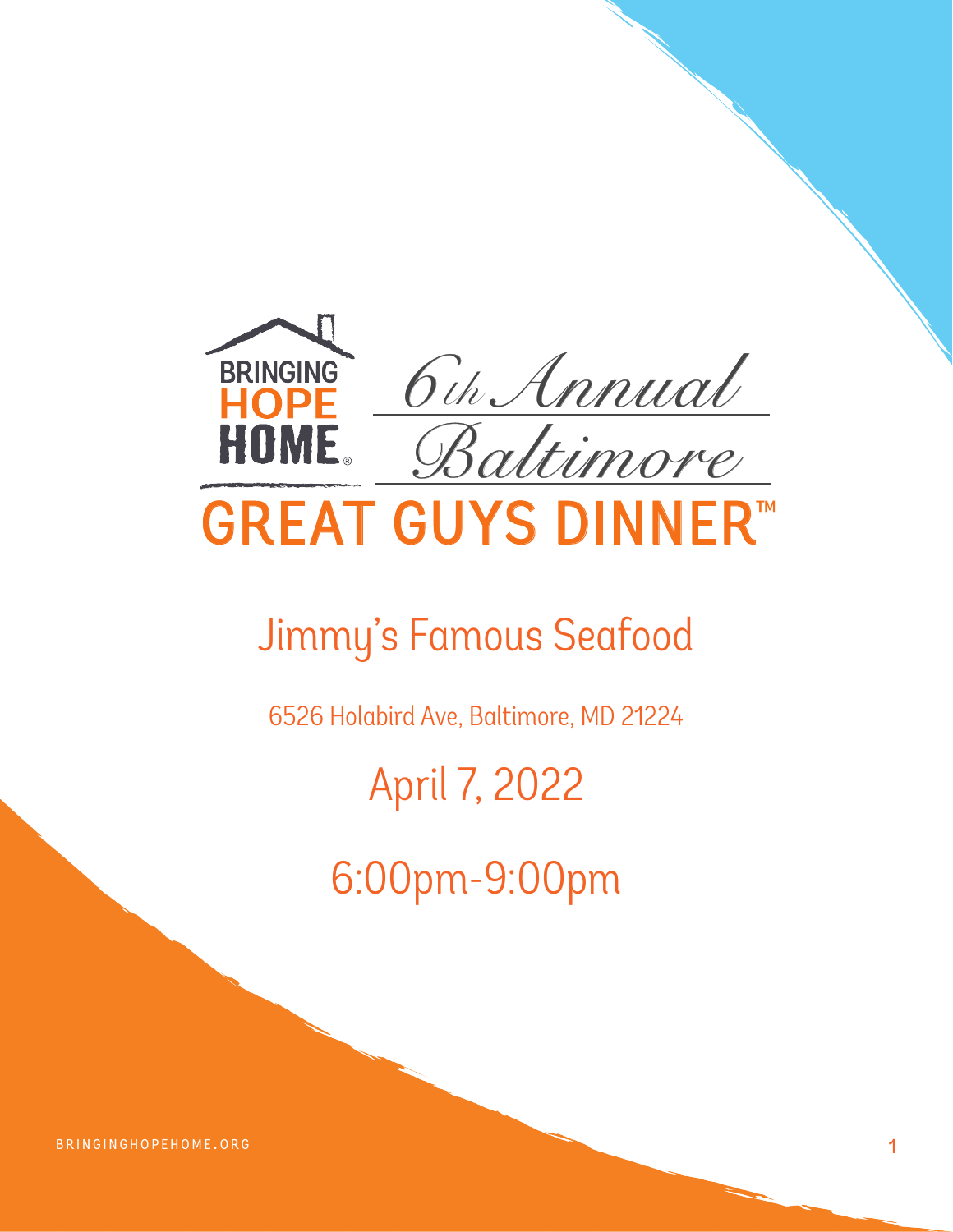

## our mission

Bringing Hope Home® is a non-profit organization that provides Unexpected Amazingness™ to local Families with cancer through financial and emotional support. Through the Light of Hope Family Grant Program, we directly pay household bills to ensure our Families are able to stay in their homes, with a roof over their heads, utilities on, phones working, and food on the table.

#### GATHERING THE GREAT GUYS AND GALS

At the age of 32, Paul's wife Nicole was diagnosed with Stage IV Hodgkin's Lymphoma. Even though this was an extremely difficult time, the Isenberg's were astonished by the love and support from family, friends, and strangers alike. They felt so blessed to have such great people in their lives. Nicole had an idea for Paul to get all of the "Great Guys" together for a benefit dinner to reconnect with his longtime friends, thank them for their support, and help other families less fortunate. This is where the concept of the "Great Guys Dinner" was born. The first Great Guys Dinner took place in 2001, gathered 100 guys and raised \$13,000 that was donated to the American Cancer Society. Sadly, Nicole's fight ended in 2003 at the young age of 39, but her legacy lives on through the special work we do in her honor. Since our inception in 2008, we have supported over 6,352 local Families with over \$7.3 million dollars in assistance.

For the sixth year, we are gathering Great Guys and Gals for Bringing Hope Home's Great Guys Dinner in Baltimore. This inspiring event raises money for local Families currently undergoing cancer treatment through Sinai Hospital. From the support of corporate sponsors, we are able to make a difference for these Families through the Light of Hope Grant Program. **Your sponsorship dollars not only stay in Baltimore, but also provides a unique opportunity for increased visibility among our donors, supporters and the Families we help!**  We look forward to sharing this Amazing night with you!

With support from partners like you, we can: Purchase groceries All household utilities Cover car payments Pay the rent or mortgage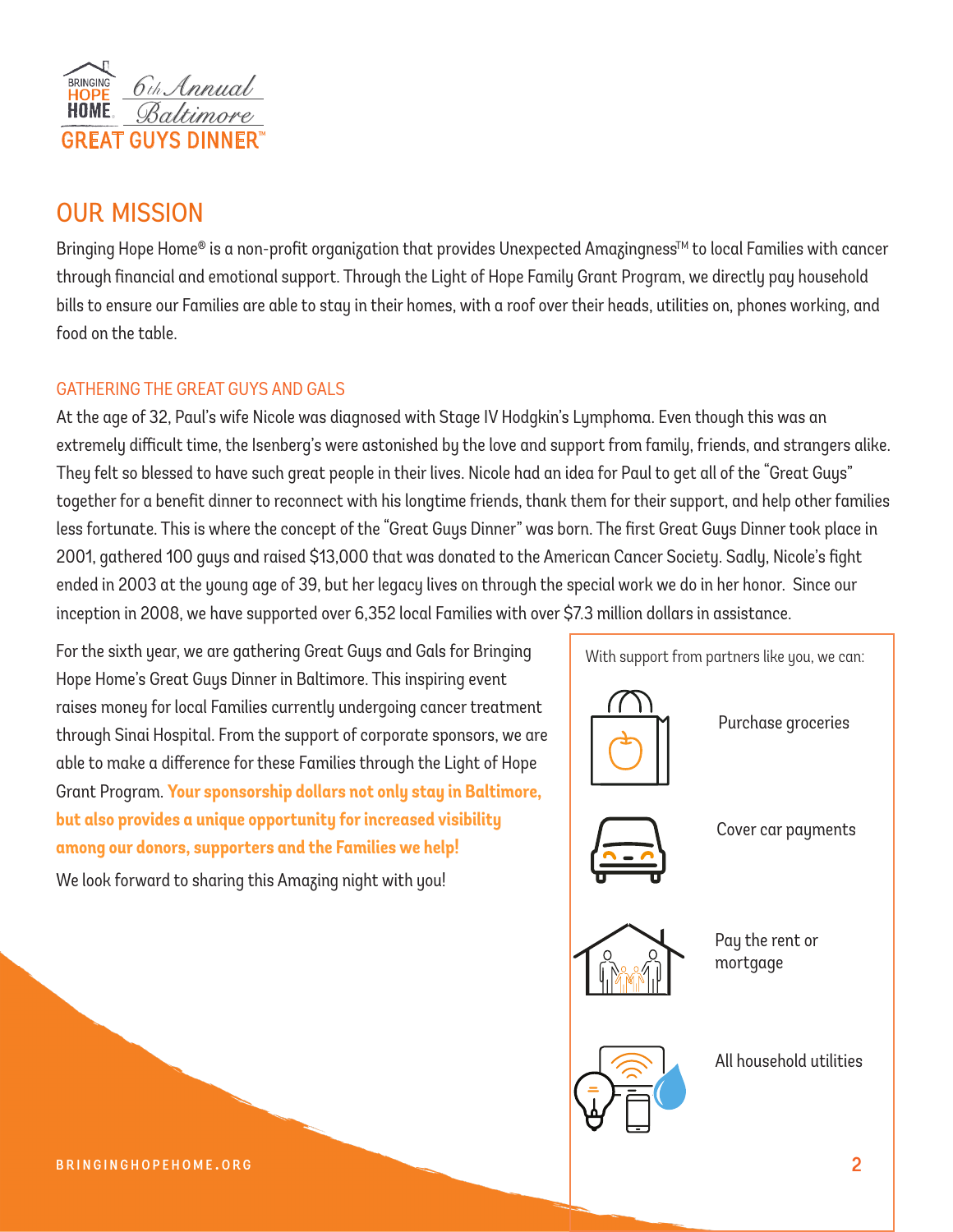

# sponsorship opportunities

## Presenting Hope Sponsor: \$25,000 (Exclusive)

- \$24,250 Tax Deductible
- Option for welcoming remarks
- Fifteen (15) reserved tickets to event with logo recognition table signage
- Full page Ad in e-program book (5" w x 7.5" h)
- Please send ad to lindseyhargett@bringinghopehome.org by March 25.
- Three (3) social media post
- Logo recognition on the event website (with clickable link back to company's website) and on event invitations
- Logo recognition on event signage
- Logo in e-program book and on event slideshow

### Inspiration Sponsor: \$10,000

- \$9,600 Tax Deductible
- Eight (8) tickets to the event with logo recognition table signage
- Half page ad in e-program book (5" w x 3.625" h)
- Please send ad to lindseyhargett@bringinghopehome.org by March 25.<br>Two (2) social media post
- 
- Logo recognition on the event website (with clickable link back to company's website)
- Logo recognition on event signage
- Logo in e-program book and on event slideshow

### Gratitude Sponsor: \$5,000

- \$4,750 Tax Deductible
- Five (5) tickets to the event
- Quarter page ad in e-program book (2.375" w 3.625" h) Please send ad to lindseyhargett@bringinghopehome.org by March 25.
- One (1) social media post
- Logo recognition on the event website (with clickable link back to company's website)
- Logo recognition on event signage
- Logo in e-program book and on event slideshow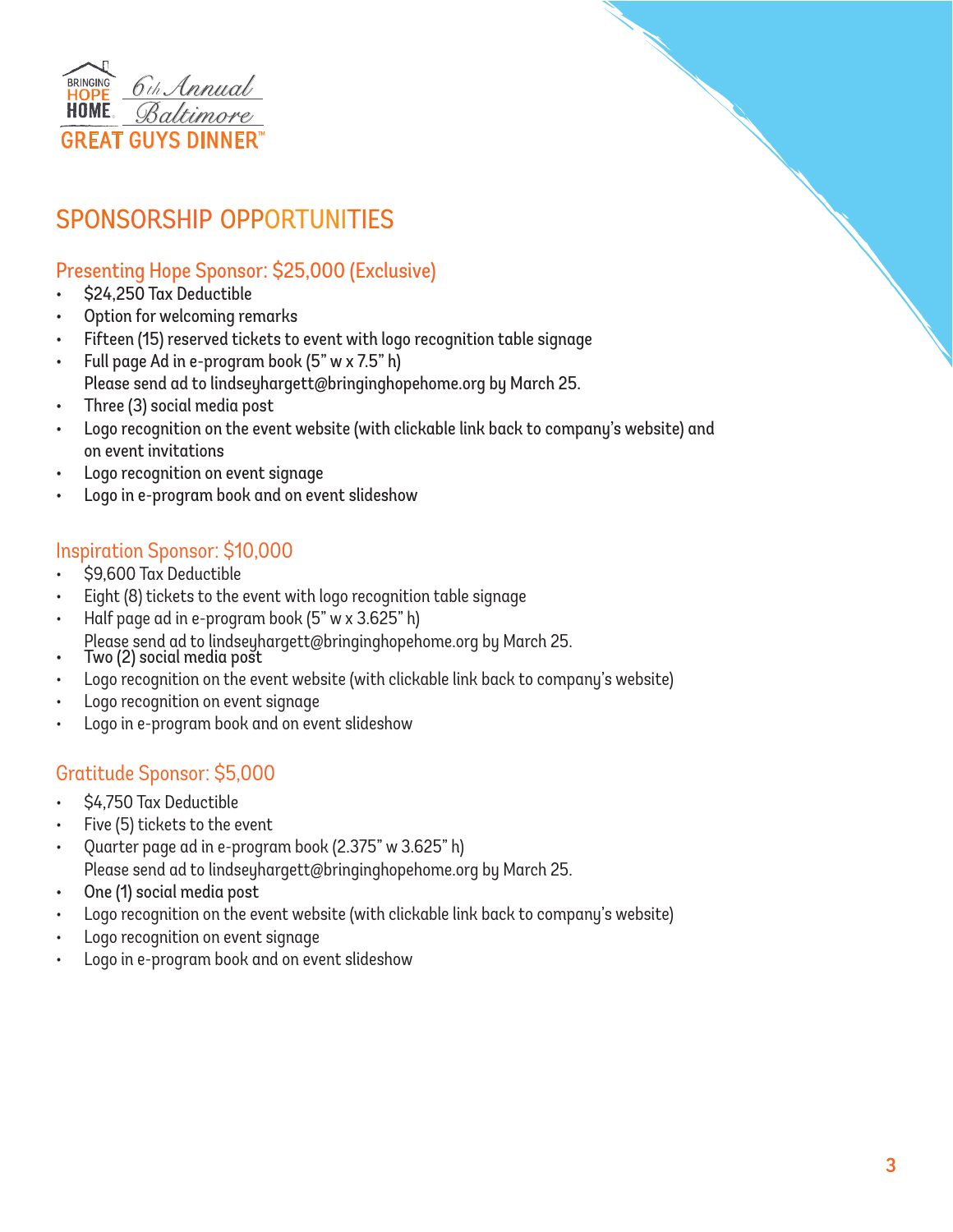

# sponsorship opportunities

#### Courage Sponsor: \$3,000

- \$2,850 Tax Deductible
- Three (3) tickets to event
- Quarter page ad in e-program book (2.375" w 3.625" h) Please send ad to lindseyhargett@bringinghopehome.org by March 25.
- Logo recognition on the event website
- Logo recognition on event signage
- Logo in e-program book and on event slideshow

#### Optimism Sponsor: \$1,500

- \$1,400 Tax Deductible
- Two (2) tickets to event
- Logo recognition on the event website
- Name listed on event signage, in e-program book and on event slideshow

#### Indivdual Ticket Price: \$125

• \$55 Tax Deductible

#### Reserve a table of 10 Sponsor: \$2,000

- \$1,500 Tax Deductible
- 10 tickets to event
- Name recognition on your table, in e-program book and on event slideshow

#### BRINGINGHOPEHOME.ORG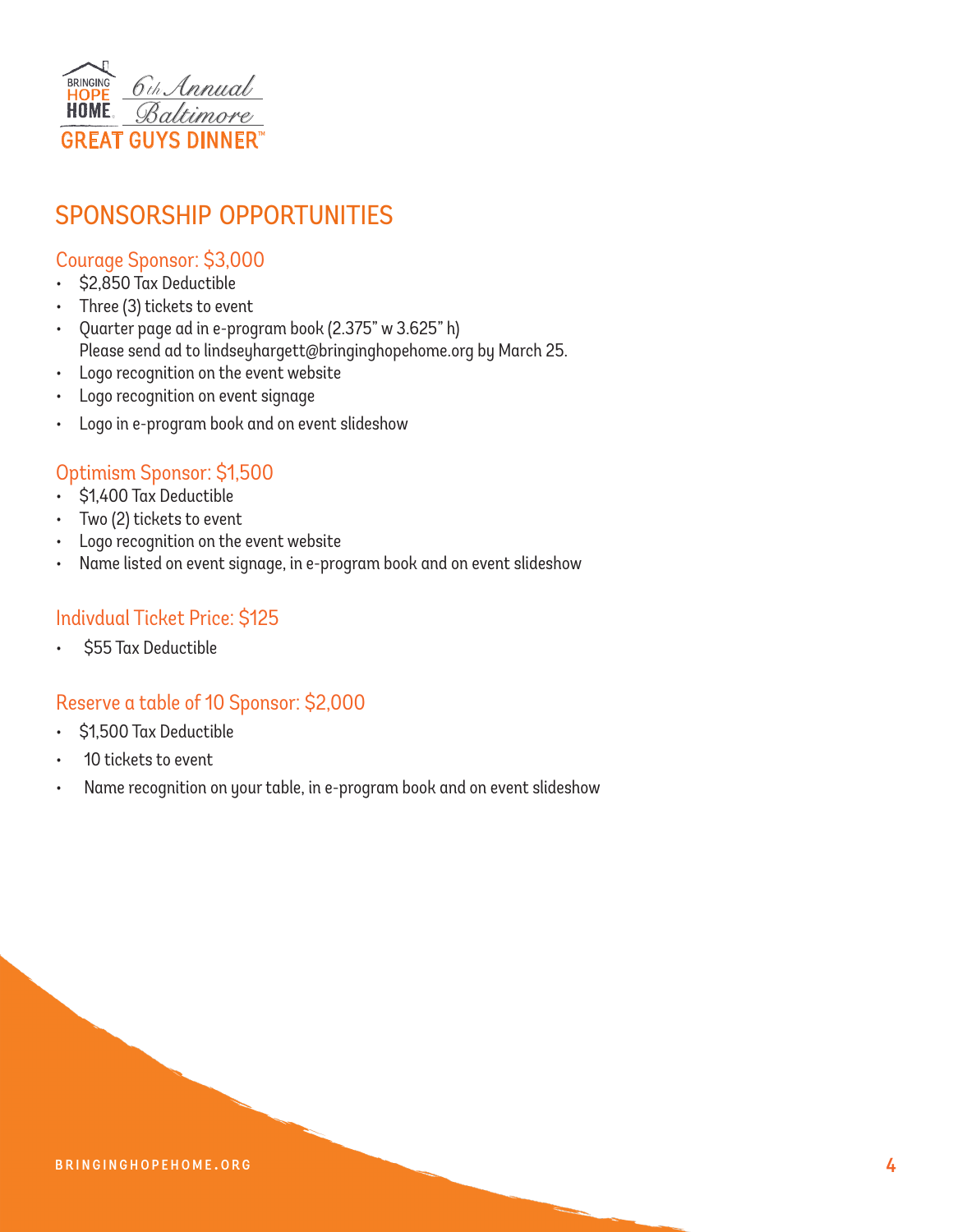

## sponsor and ticket form

| COMPANY NAME (If registering as vendor or sponsor)______________________________ |
|----------------------------------------------------------------------------------|
|                                                                                  |
|                                                                                  |
|                                                                                  |

#### SELECT SPONSOR LEVEL

- $\Box$  Presenting Sponsor \$25,000
- □ Inspiration Sponsor \$10,000
- □ Gratitude Sponsor \$5,000
- □ Courage Sponsor \$3,000
- □ Optimism Sponsor \$1,500

#### PAYMENT INFORMATION

To register and pay with a credit card, please click on the button below to continue with your registration and payment transaction.

## **REGISTER**

#### **DONATION**

 $\Box$  I cannot attend, but would like to make a donation in the amount of \$

□ Indivdual Ticket \$125

n Reserve a Table of 10 Sponsor \$2,000